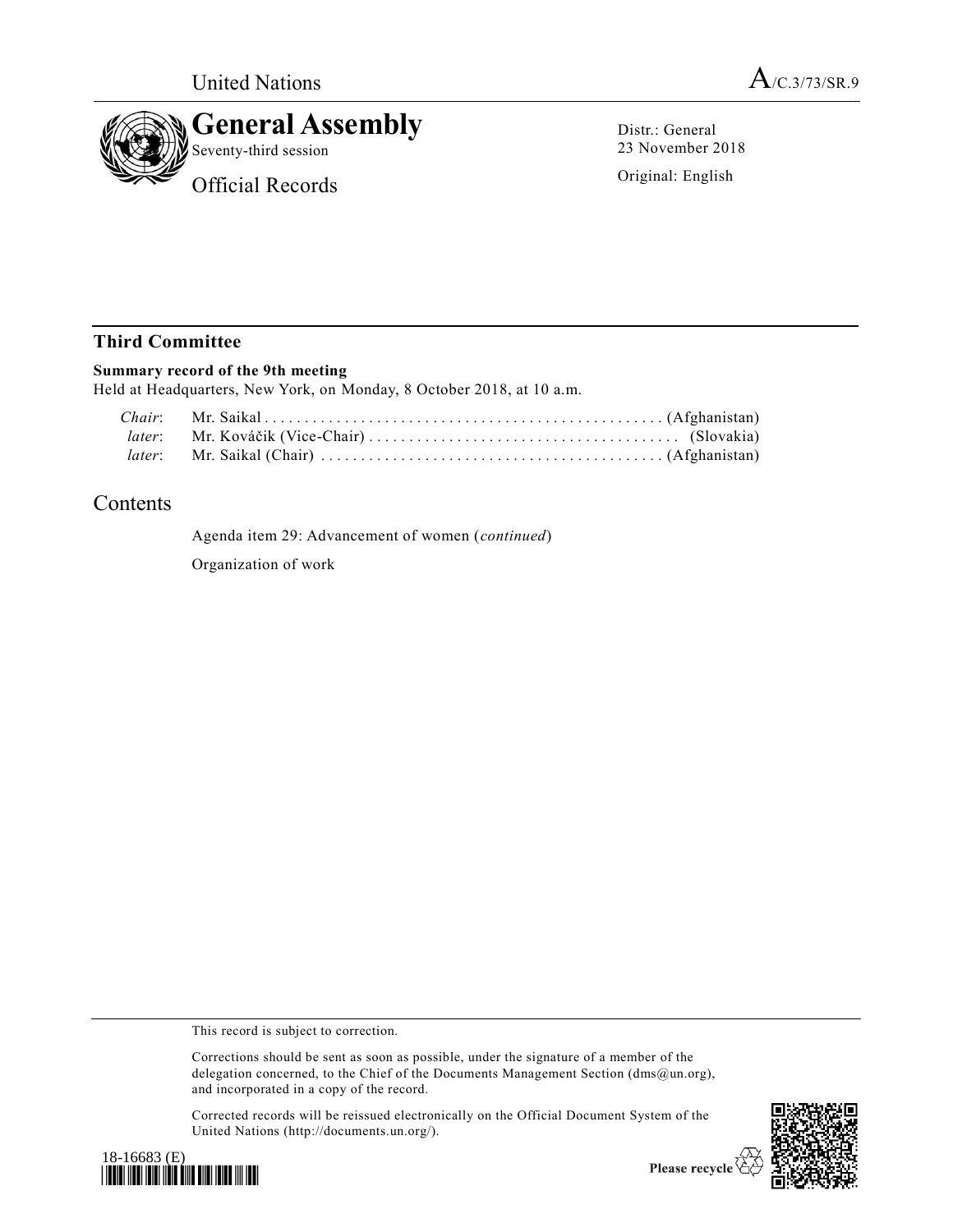*The meeting was called to order at 10 a.m.*

**Agenda item 29: Advancement of women** (*continued*) [\(A/73/38,](https://undocs.org/A/73/38) [A/73/263,](https://undocs.org/A/73/263) [A/73/266,](https://undocs.org/A/73/266) [A/73/285,](https://undocs.org/A/73/285) [A/73/294](https://undocs.org/A/73/294) and [A/73/301\)](https://undocs.org/A/73/301)

1. **Ms. Lodhi** (Pakistan) said that the global commitment to advancing women's rights had created an environment in which women had greater opportunities and were more economically empowered. The meaningful participation of women in development activities was known to have a multiplier effect across the Sustainable Development Goals, from reducing poverty to improving public health and education standards.

2. Women had been active in Pakistani political and public life since the struggle for independence. Pakistan had elected the first woman Prime Minister in the Muslim world, and women had served as speakers of its national and provincial legislatures, as judges, as head of the Central Bank and as pilots and military officers. A party to many of the international instruments involving women's human rights, Pakistan had launched a national plan of action for women as a follow-up to the Fourth World Conference on Women: Action for Equality, Development and Peace. Women's empowerment was a priority of the new Government's ambitious agenda, and half of its parliamentary secretaries were women.

3. **Ms. Andújar** (Dominican Republic) said that her country's National Development Strategy 2030 mainstreamed gender equality across all policies, plans and projects. The Dominican Republic promoted gender equality through, inter alia, equal pay policies, technology training for women, paid parental leave and legal and policy frameworks for ending sexual harassment in the workplace. To boost opportunities for women, her Government was implementing the Gender Equality Seal for Public and Private Enterprises and had launched a web portal for women entrepreneurs. The Ministry of Women operated a health education centre for adolescents with comprehensive services including sexuality education and information on pregnancy prevention, as well as a 24-hour domestic violence hotline. Furthermore, Dominican schools were working to changes boys' attitudes about masculinity. In order to improve data and statistics on equality, the Dominican Republic had recently established a national gender equality observatory that would collect and analyse data on women's employment, education, health and other areas. In closing, she commended the Secretary-General for having achieved gender parity in United Nations leadership and welcomed the election of the fourth woman President of the General Assembly.

4. **Mr. Molina Linares** (Guatemala) said that his delegation welcomed the election of María Fernanda Espinosa Garcés as President of the General Assembly and looked forward to the upcoming Security Council open debate on women, peace and security, which demonstrated the high importance that Member States attached to that topic. On the basis of the recommendations contained in the 2017 concluding observations of the Committee on the Elimination of Discrimination against Women [\(CEDAW/C/GTM/](https://undocs.org/CEDAW/C/GTM/CO/8) [CO/8-9\)](https://undocs.org/CEDAW/C/GTM/CO/8), Guatemala was working to improve women's access to justice and end impunity for offences against them, including femicide.

5. Noting his Government's attention to the technical aspects of its national strategy on women, he said that it faced daunting challenges for closing inequality and inequity gaps, especially in the case of rural women, many of whom were indigenous. Its public policy instruments included guidelines for strengthening women's capacities to participate in decision-making and politics. It was aware of the need to continue institutionalizing and harmonizing social protection policies, to develop and strengthen poverty reduction strategies and to develop policies for improving access to credit, technology, training and market information. In closing, he thanked the United Nations Entity for Gender Equality and the Empowerment of Women (UN-Women) for its continued assistance to government institutions and civil society.

6. **Mr. Hermida Castillo** (Nicaragua) said that his Government was committed to implementing the Beijing Declaration and Platform for Action, the outcome of the twenty-third special session of the General Assembly and the international obligations of Nicaragua under the Convention on the Elimination of All Forms of Discrimination against Women.

7. Women played a central role in the changes taking place in Nicaragua. Their increasing prominence in positions of leadership was due to sustained efforts to achieve gender equality and to implement the Constitution of Nicaragua and international treaties. For example, as a result of a law requiring the political parties to include equal numbers of men and women on their candidate lists, more than half of government officials and municipal office-holders were women. In addition, women and their families enjoyed a higher quality of life thanks to the "faith, family and community" model, and reduced maternal mortality had been achieved through the improvement of health care for rural women. The progress made by Nicaragua in closing the gender gap had been recognized internationally, including by the World Economic Forum.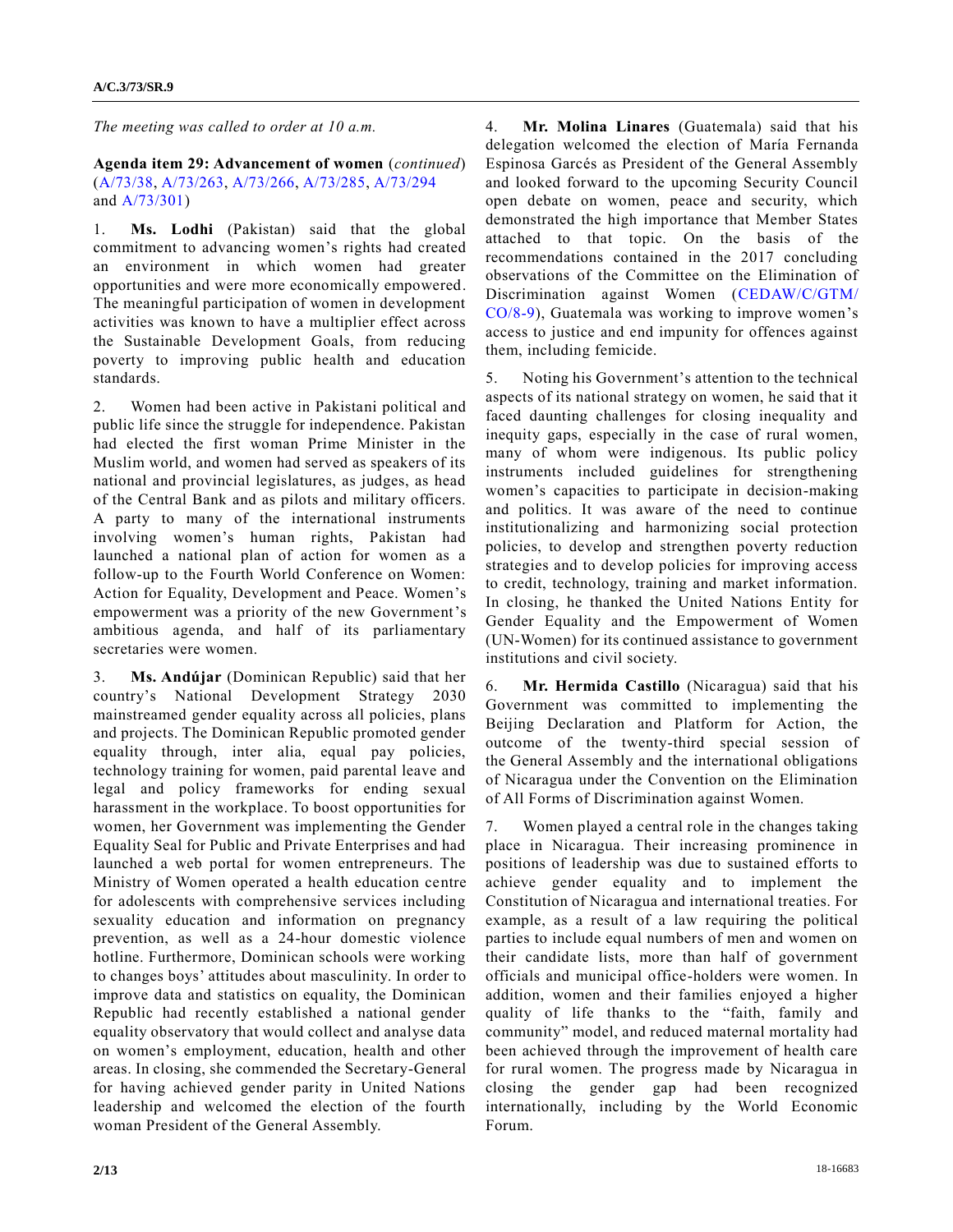8. **Mr. Shakirov** (Kazakhstan) said that his country had advanced rapidly since its independence in 1991 because women were an essential element of all its national plans. All government actions aimed to ensure women's equal rights to economic resources, education and health care, including reproductive health care, as well as to nutrition, social services, and ownership and control of land and other forms of property, with special attention to disabled, rural and ethnic women. However, like all countries in transition, Kazakhstan had an implementation gap, which it was trying to close through a number of programmes and services.

9. Kazakhstan was gradually moving towards gender-sensitive strategies. It aimed to empower women through education, economic empowerment and appropriate laws. Talented young women received scholarships to study at the world's top universities, and women outnumbered men in domestic universities. Access to microcredit continued to boost the number of women entrepreneurs, and growing numbers of women had been elected to government, parliamentary and academic office. Women were being trained and employed in new information and communications technologies. Kazakhstan had also enacted legislation to prevent and remedy violence against women, sexual abuse, trafficking in women and modern forms of slavery.

10. **Ms. Dev** (India) said that her country was proud that the first woman elected President of the General Assembly had been from India. It attached the utmost importance to the representation of women in decisionmaking positions and was moving from women's development to women-led development by reserving seats for women in local government. Empowerment of women was at the core of national efforts to implement the 2030 Agenda for Sustainable Development. Women were the largest direct beneficiaries of government programmes for poor families, and growing numbers of women had bank accounts, which gave them and their families access to loans, social security benefits and insurance. A campaign had been launched to promote the value of the girl child. Mandatory paid maternity leave had recently been extended to 22 weeks, and organizations with 50 or more employees were now required to have a crèche. To promote women's participation in the economy, 50 million women had received free cooking gas connections, and more girls' toilets were being installed in schools.

11. With respect to violence against women, Indian law criminalized all forms of violence against them, including sexual harassment, voyeurism and stalking and sexual harassment, and provided one stop centres and helplines for vulnerable and battered women. India

also had legal safeguards against child marriage and domestic violence, and steps were being taken to reserve one third of police force positions for women. Indeed, India had been the first country to deploy an all-women police unit as part of a United Nations peacekeeping mission.

12. Her delegation commended the achievement of gender parity in United Nations senior management and fully supported the Secretary-General's zero-tolerance approach to sexual exploitation and abuse in the Organization. India would remain at the forefront of multilateral action for the implementation of the Beijing Declaration and Platform for Action.

13. **Mr. García Paz y Miño** (Ecuador) said that his country had a strong legal framework on women's rights, including a Constitution that recognized gender equality. In February 2018, that framework had been further strengthened by the entry into force of an organic law on violence against women. Moreover, Ecuador had recently withdrawn all of its reservations to the Programme of Action of the International Conference on Population and Development. In keeping with the 2030 Agenda, his Government was implementing a national development plan that mainstreamed a gender perspective across its objectives, policies and guidelines and defined a coherent set of actions to improve the quality of women's lives in harmony with nature.

14. The Government of Ecuador was working to give women and men equal access to all levels of education and had incorporated a gender perspective in all public policies on health care. Its programmes to combat unemployment and underemployment addressed the reduction of pay gaps, and women were guaranteed parity with men under the organic law on electoral processes and political organizations. The Ecuadoran Ministry of Foreign Affairs had been the first in the region to adopt its own gender equality policy.

15. **Ms. Zappia** (Italy) said that, as the first woman Permanent Representative of Italy to the United Nations and a diplomat, she was committed to working with delegations to promote the advancement of women, which was an Italian international priority. Her delegation had taken an active part in negotiating the draft resolutions on child, early and forced marriage and on intensifying global efforts for the elimination of female genital mutilation. In 2018, to translate its policies into action, Italy had increased its core funding for UN-Women and the United Nations Population Fund (UNFPA) and had confirmed its contribution to the UNFPA-United Nations Children's Fund (UNICEF) Joint Programme on Female Genital Mutilation/Cutting: Accelerating Change.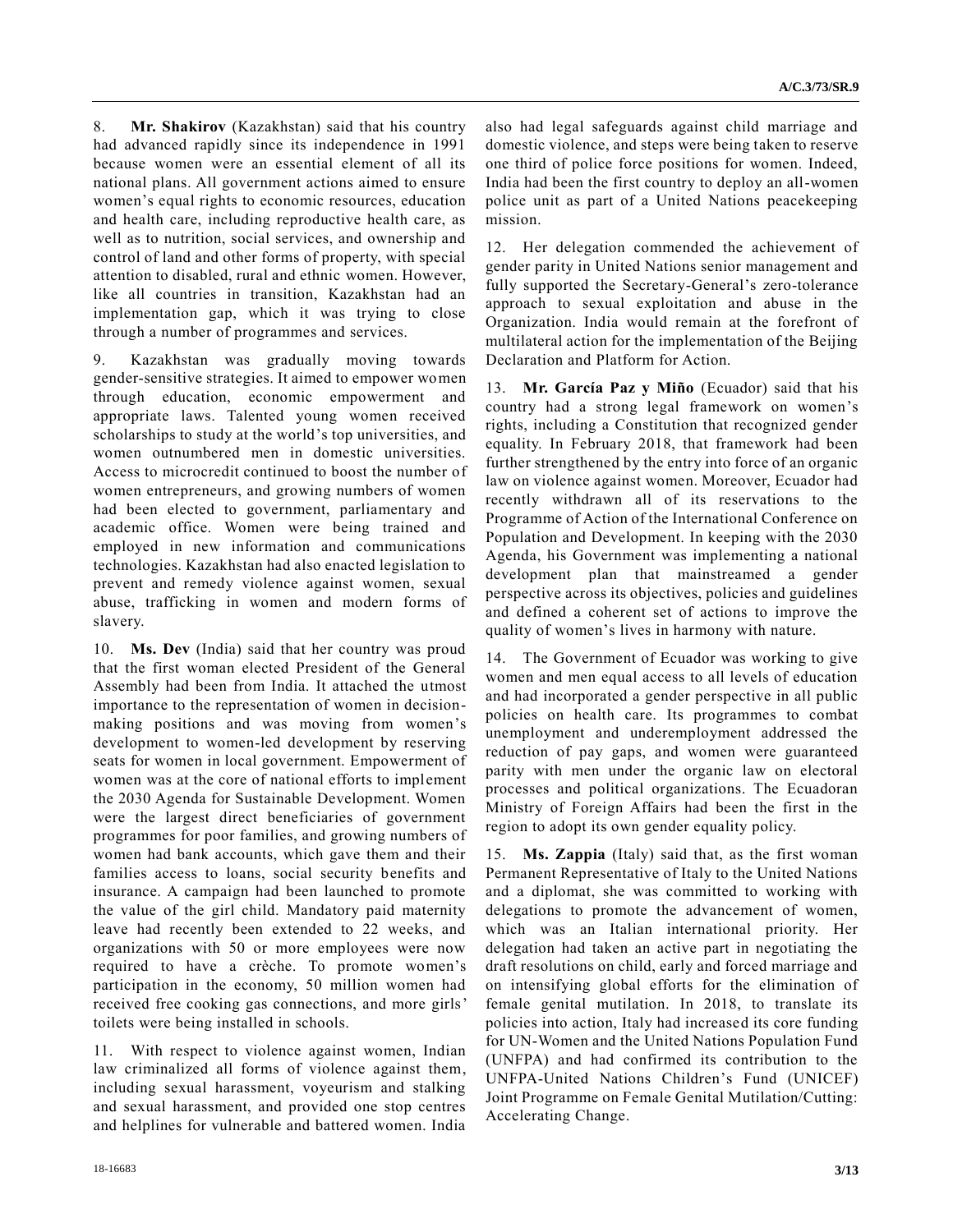16. Italy was a partner in the Call to Action on Protection from Gender-based Violence in Emergencies, and, during its tenure on the Security Council, had promoted the inclusion of specific provisions to prevent and counter sexual violence in the mandates of peacekeeping missions. It was a member of the Secretary-General's circle of leadership on the prevention of and response to sexual exploitation and abuse in United Nations operations; had signed the related voluntary compact and was the top contributor to the Trust Fund in Support of Victims of Sexual Exploitation and Abuse. In addition, it provided peacekeepers with a wide range of training modules, including one on the prevention of sexual and genderbased violence.

17. The protection, empowerment and emancipation of women were core priorities of Italian development cooperation, which emphasized their rights, access to education, transformative role and entrepreneurial ability. Italy had supported all the Security Council resolutions on women, peace and security and was promoting their implementation nationally and internationally.

18. **Ms. Zahir** (Maldives) said that, because of her country's egalitarian tradition, women had never experienced discrimination in school enrolment or employment and had always had the right to vote. They nevertheless faced significant challenges which Maldives was taking steps to address. The Employment Act guaranteed maternity leave and equal pay for equal work and prohibited the use of gender or marital status as a basis for terminating employment. The Gender Equality Act defined the responsibilities of the public sector, businesses, non-governmental organizations and other employers in regard to gender equality and non-discrimination against women and required the Government and political parties to ensure equal opportunities for women at all levels. For a number of years, the Government had required 30 per cent of seats on the boards of State-owned companies to be held be women. Maldives had strict laws to prevent violence against women and to protect victims of gender-based discrimination, and it had criminalized marital rape in 2014.

19. **Ms. Salim** (Afghanistan) said that an empowered and emboldened generation of women had emerged in Afghanistan. An all-girls robotics team had competed internationally in 2018, and almost 20 per cent of the candidates in the upcoming parliamentary election were women. Thanks to policies put in place since 2001, women represented more than a quarter of government employees. Her Government was continuing to promote the rights of women by fulfilling its global commitments

on freedom from violence and access to education and health services, by implementing a national women's empowerment programme, by enforcing national laws on equal rights and protections and by advancing women in government and business.

20. A national action plan on Security Council resolution [1325 \(2000\)](https://undocs.org/S/RES/1325(2000)) was being implemented, as a result of which women were actively involved in shaping the future of the country. Women's contribution to the peace and security of Afghanistan was more important than ever and the proportion of women on the High Peace Council had risen from 11 to 20 per cent.

21. Efforts to combat violence against women included the appointment of a Deputy Attorney General for Elimination of Violence against Women, the development of a national strategy on violence against women and the adoption of a law criminalizing their harassment. The Government had also recently launched a rural development project that would improve the living conditions of widows and poor women.

22. **Ms. Shlein** (Israel) said that Israeli artist Netta Barzilai's winning Eurovision entry, "Toy", had amplified the worldwide outcry against sexual harassment and violence. At the 12th meeting of the Commission on the Status of Women, held on 22 March 2017, Israel had introduced a draft resolution entitled "Preventing and eliminating sexual harassment in the workplace" [\(E/CN.6/2017/L.4\)](https://undocs.org/E/CN.6/2017/L.4) and had subsequently spearheaded the establishment of the Group of Friends to Eliminate Sexual Harassment.

23. Israel worked to promote women's rights and empowerment through bilateral and multilateral partnerships in various countries. Its cooperation and development agency offered courses for governmental and non-governmental organizations on providing support for women entrepreneurs. It also organized the International Women Leaders Conference.

24. **Ms. López Marcocchio** (Mexico), speaking as a youth delegate, said that women's advancement was impeded by structural barriers the world over. Her country's recent legislative elections, in which women had attained gender parity, demonstrated the effectiveness of proactive investment and affirmative action. In Mexico, more and more women were entering the armed forces, public security services and, more recently, United Nations peacekeeping operations. Moreover, recent legal reforms would lead to true structural and cultural change. Mexico had learned from other countries and successful programmes, and it had also shared its good practices.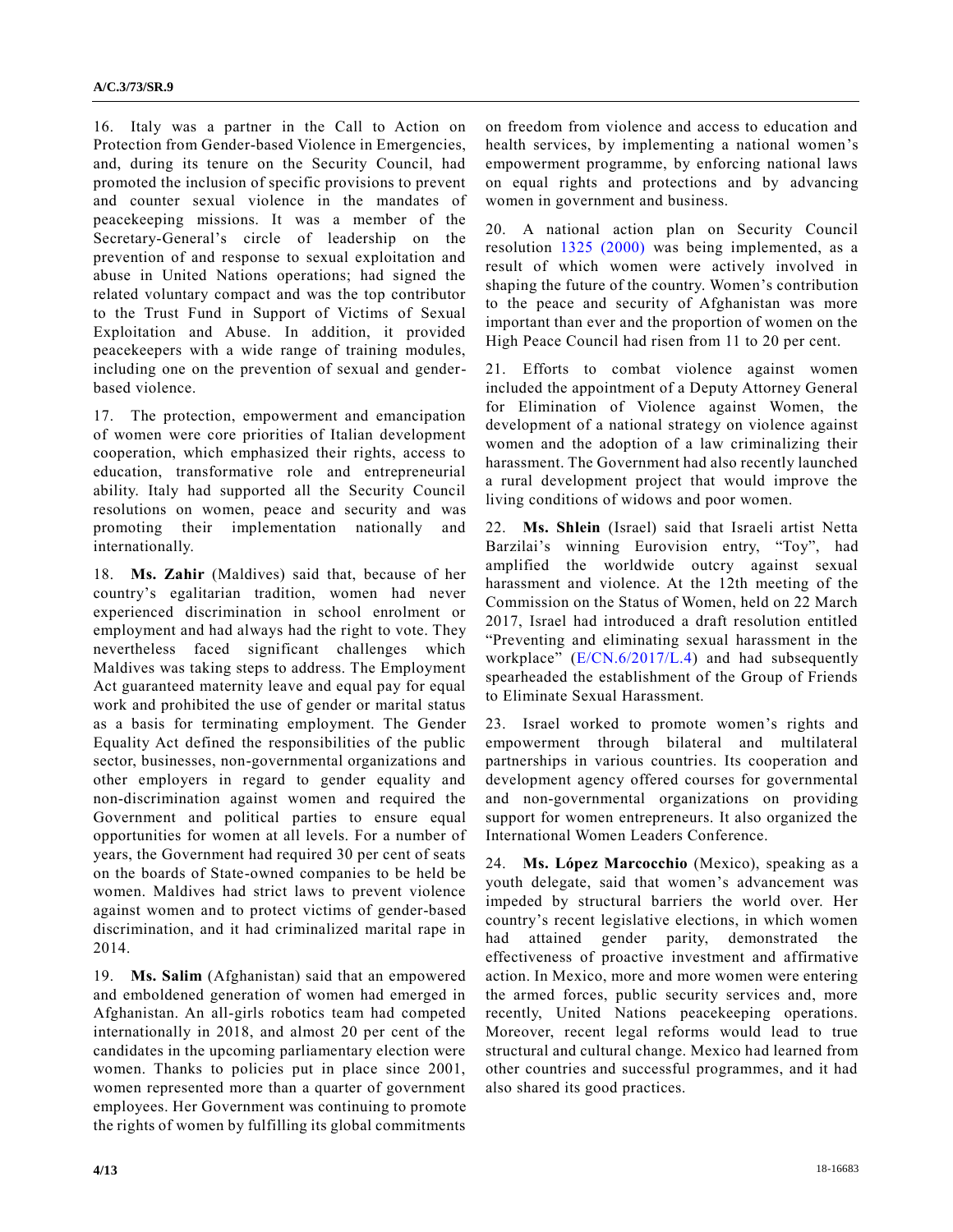25. At the multilateral level, Mexico recognized migrant women as agents of change in their countries of origin and destination, and it had sponsored the draft Human Rights Council resolution on the elimination of all forms of discrimination against women [\(A/HRC/38/L.1/Rev.1\)](https://undocs.org/A/HRC/38/L.1/Rev.1) which, inter alia, urged States to ensure women's bodily autonomy and right to decide freely on all matters relating to sexual and reproductive health. Her Government was also continuing its efforts to promote the agreed conclusions of the sixty-second session of the Commission on the Status of Women, particularly with respect to women's access to justice; the importance of the United Nations Rules for the Treatment of Women Prisoners and Non-custodial Measures for Women Offenders; and the importance of technology for rural women.

26. Mexico was concerned about the polarization of multilateral forums, which resulted in stagnation. In particular, it condemned the attacks on gender equality within the Third Committee. Mexico would continue to advocate for the right to reproductive and sexual health as an essential element of empowerment. Regarding the current session's focus on intersecting forms of discrimination, it was important to recognize all women's organizations and to enlist the support of men and boys.

27. Through its Global Centre of Excellence in Gender Statistics, established in cooperation with UN-Women, Mexico would continue working with the United Nations system and regional mechanisms to improve statistical systems and generate data and statistics to inform gender equality policies. She urged Member States to join forces on Sustainable Development Goal 5 because, according to current statistical trends, it would not be attained without more progressive multilateral action.

28. **Ms. Inanç Örnekol** (Turkey) said that the Turkish Constitution recognized women and men as equal and had been amended to introduce the concept of positive discrimination for vulnerable groups such as women, children and persons with disabilities. Her Government remained committed to improving the living standards of women and girls and ensuring their full and equal participation in all spheres of life. It focused on preventing all forms of discrimination against them, combating violence against them and ensuring their empowerment. In March 2018, the Government had adopted a strategy paper and action plan on women's empowerment for the period 2018–2023, which would be implemented in cooperation with civil society, universities and the private sector.

29. Turkey saw UN-Women as a key institution and essential partner and was pleased to host its Europe and Central Asia Regional Office. It attached particular importance to progress on implementing the women, peace and security agenda as host to 4 million displaced persons. It was continuing to meet their humanitarian, education and health needs and to take robust measures to prevent trafficking in refugee women and girls, who had an important role to play in their countries' futures.

30. **Ms. Turner** (Jamaica) said that, as a member of the Group of Champions of Women's Economic Empowerment, Jamaica remained committed to gender equality, women's empowerment and compliance with the gender-related international instruments. In recognition of the ongoing need to strengthen its legislative and policy frameworks on violence against women and girls, her Government was currently reviewing its laws on domestic violence. It was also implementing an action plan to eliminate gender-based violence and had recently signed a memorandum of understanding with UN-Women for its funding. Her delegation was grateful to UN-Women and its other partners for their support and assistance.

31. To strengthen gender mainstreaming, Jamaica had established gender focal points across ministries, departments and agencies. In addition, 29 ministries, departments and agencies had received the gender equality certification seal for promoting gender equality in the workplace. The Government was working assiduously to begin consideration of a bill on sexual harassment.

32. **Monsignor Grysa** (Observer for the Holy See) said that Pope Francis had called human trafficking a crime against humanity and had urged action to combat it, including addressing the demand for sexual services. Catholic sisters around the world were helping to combat human trafficking through the Talitha Kum network and through investment in education and employment for women and girls. The Holy See condemned not only violence against women in all of its forms but also the harmful stereotypes that justified and promoted discrimination against them. In view of the catastrophic effects of domestic violence, it urged States to use every possible legal instrument to prevent it and to promote a culture of non-violence. The Pope had also condemned the "throwaway culture", which discarded babies and the elderly as troublesome or useless. Lastly, to build a bright tomorrow, ways must be found to acknowledge and support the many women who sustained and transformed families and communities.

33. **Mr. Shi** Yuefeng (China) said that uneven development was a major obstacle to the advancement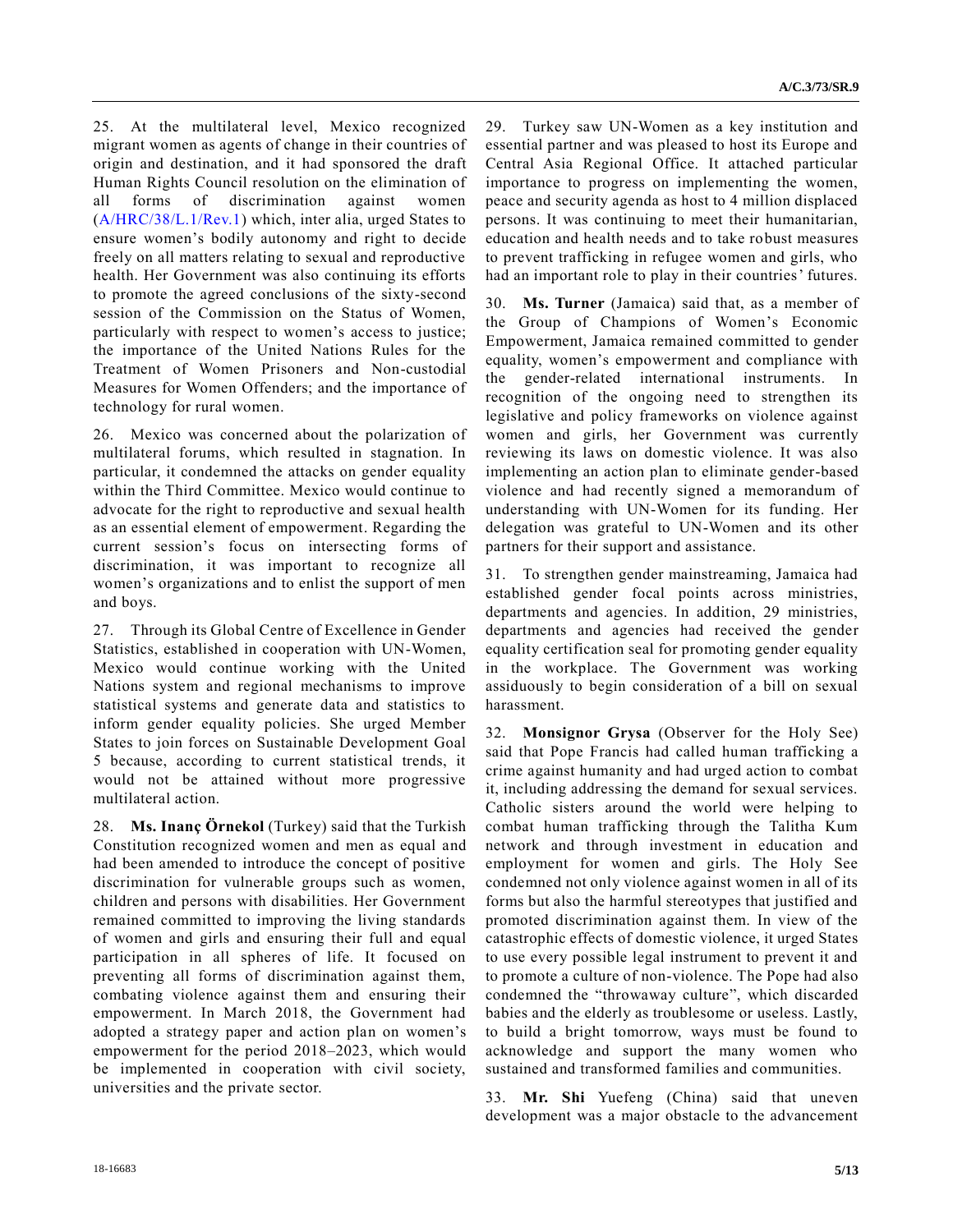of women. Women's rights and interests should be promoted holistically, by working to eradicate poverty and encourage overall economic and social progress, and by ensuring that women and girls shared fully and equally in the fruits of development.

34. In accordance with the concepts of win-win cooperation and a community with a shared future, the developed countries should fulfil the commitments made at the Global Leaders' Meeting on Gender Equality and Women's Empowerment in September 2015. They should also boost financial and technical assistance to developing countries, including capacitybuilding, and should step up their response to shared challenges that impeded women's development, such as climate change and the refugee and immigrant crisis.

35. All countries should adopt comprehensive measures to end violence against women. They should foster inclusive cultures, dispel and discourage anachronistic ideas and customs, and end discrimination against women. They should improve policies and legislation, strengthen monitoring and crack down on trafficking in women and girls, sexual harassment and sexual violence, and they should respond effectively to new challenges such as the misuse of the Internet and social media.

36. China had implemented national plans and programmes for women's development, had established a national mechanism to coordinate work on women and children and had adopted over 100 laws and regulations to protect women's rights. In 2016, women had accounted for 43 per cent of the national workforce and more than half of university students. Hospitalized delivery was almost universal.

37. With respect to international cooperation, China was delivering on its commitments at the Global Leaders' Meeting. In addition, it had recently hosted the second China-Arab Women's Forum and a workshop for women officials from Eastern Europe in order to deepen cooperation with women in the countries concerned. It would continue to support the work of UN-Women and other agencies, to strengthen exchanges and cooperation with other countries and to do its utmost to help developing countries achieve the Sustainable Development Goals.

38. **Ms. Kalamwina** (Zambia) said that her country's Gender Equity and Equality Act of 2015 aimed to promote gender equity and equality as a cross-cutting issue. In addition to the Women's Development Programme, which provided microcredit to vulnerable women, Zambia was currently implementing the Girls' Education, Women's Empowerment and Livelihood Project, which had already helped 15,000 extremely poor girls to pay their secondary school fees and had provided productive grants and business training for 22,000 women. Another initiative, the Agricultural Development through Value Chain Enhancement Project, would improve the livelihoods of rural women and young people.

39. Zambia promoted girls' access to education by requiring schools to enrol an equal number of girls and boys at entry level, implementing a re-entry policy and building primary and secondary schools. While gender parity had improved, girls continued to face numerous barriers, many of which were financial. In response to the number of girls dropping out at the onset of menstruation, the Government had begun distributing free sanitary towels to girls in rural and peri-urban areas.

40. **Ms. Feldman** (Australia) said that gender equality was a core Australian value. While welcoming the progress made towards gender parity in the Secretariat, she urged all United Nations agencies to deliver on their commitment to the United Nations System-wide Action Plan on Gender Equality and the Empowerment of Women. The recently revealed instances of sexual exploitation, abuse and harassment within the United Nations system were reprehensible. She welcomed the Secretary-General's zero-tolerance position and urged him to lead the reform of the culture underlying such unacceptable behaviours.

41. Ending violence against women and girls required coordinated, multisectoral approaches and attitudinal changes. National actions were channelled through the Government's National Plan to Reduce Violence against Women and their Children 2010–2022, while its international efforts included contributions to the United Nations Trust Fund in Support of Actions to Eliminate Violence against Women. Women's control over their bodies was a prerequisite for full equality and Australia had a long-standing commitment to the promotion and delivery of sexual and reproductive health services.

42. **Ms. Ershadi** (Islamic Republic of Iran) said that the advancement of women was a global concern that required a global response. In recent years, violent extremism and terrorism had caused women and girls unimaginable suffering, and illegal unilateral sanctions, such as those imposed on her country, continued to violate the human rights of innocent citizens, with a particularly severe impact on women, children and other vulnerable groups.

43. In the Islamic Republic of Iran, girls' primary school enrolment was nearly universal, and the number of women university students continued to grow. In that connection, she wished to pay tribute to the late Maryam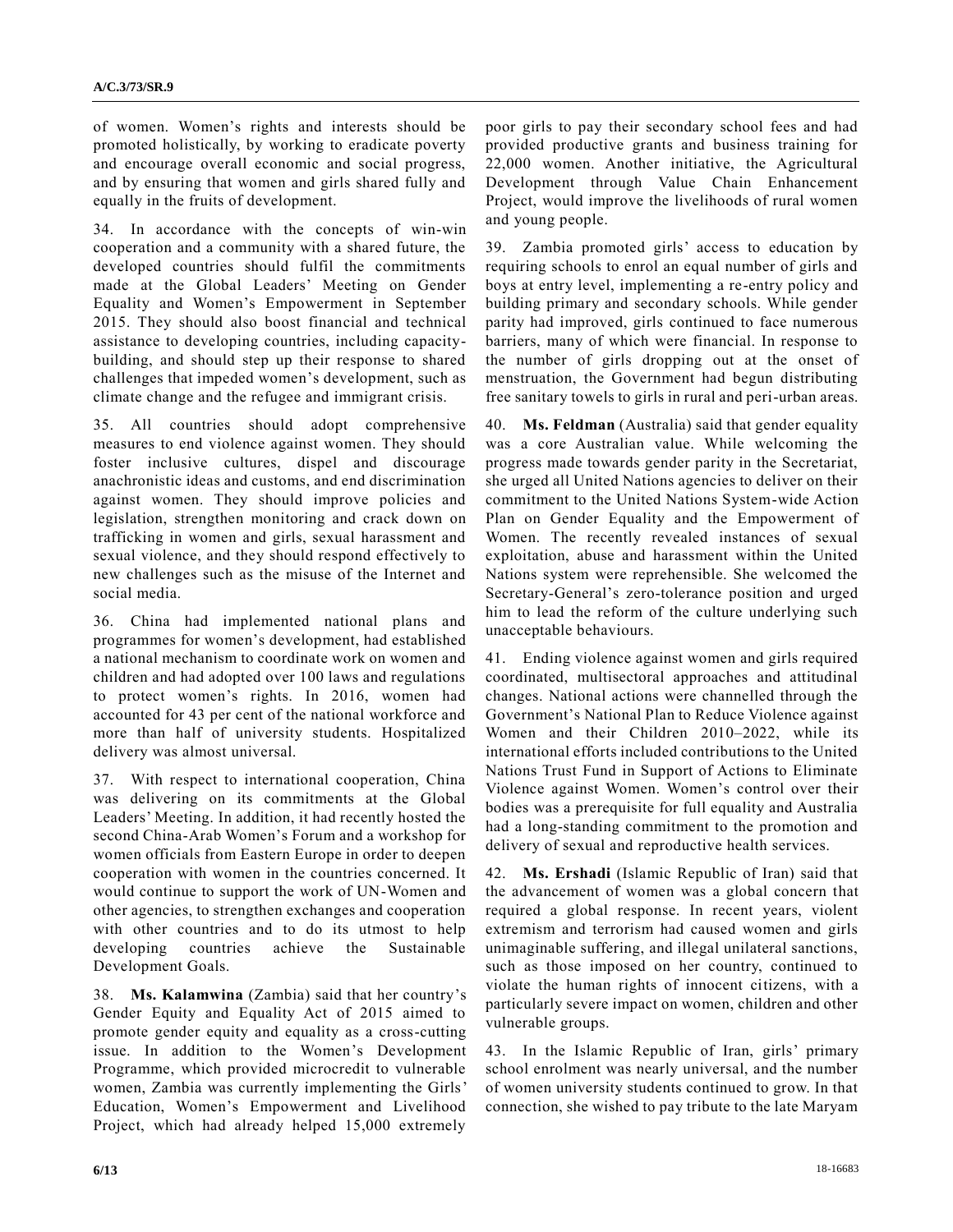Mirzakhani, the Iranian mathematician who became the first woman awarded the Fields Medal.

44. More and more positions in the executive, judiciary and legislative branches were held by women, and by the end of the sixth national development plan, at least 30 per cent of managerial positions in the public sector should be allocated to them. To provide additional legal protections, her Government was preparing a comprehensive bill on the protection of women against violence which it would soon submit to parliament. In March 2018, Iran had organized the International Event on Women, Sustainable Peace and Security in order to promote the women, peace and security agenda.

#### 45. *Mr. Kováčik (Slovakia) took the Chair.*

46. **Mr. Bastida Peydro** (Spain) said that his country considered gender equality a domestic and international priority. At home, Spain had its first women-majority Cabinet. Its commitment to gender equality was reflected in instruments such as its 2007 Gender Equality Act and the State Pact against Gender-based Violence. Work was under way on the Strategic Plan for Equal Opportunities 2018–2020, which targeted sexual exploitation and the wage gap while also promoting the training and employment of women in science, technology, engineering and mathematics. Spain would continue to promote women's equal participation and leadership in political, economic, social and cultural life, both at home and abroad.

47. Internationally, Spain had assumed leadership on the women, peace and security agenda. After spearheading the adoption of Security Council resolution [2242 \(2015\)](https://undocs.org/S/RES/2242(2015)) on improving implementation of the women, peace and security agenda, it had helped to launch the Women, Peace and Security Focal Points Network and had co-chaired the Informal Expert Group on Women, Peace and Security. It had also been one of the main sponsors of Security Council resolution [2331](https://undocs.org/S/RES/2331(2016))  [\(2016\)](https://undocs.org/S/RES/2331(2016)) on trafficking in persons in the context of armed conflict.

48. With respect to international efforts to combat violence against women, Spain was a partner in the Call to Action on Protection from Gender-based Violence in Emergencies, supported UN-Women projects to strengthen the response to sexual violence and had contributed to the Special Appeal on Sexual Violence of the International Committee of the Red Cross. It had also actively supported the Spotlight Initiative. Spain would continue to work within the United Nations system to protect and strengthen international agreements and commitments on the human rights of women and girls and to support all efforts to fight discrimination against them.

49. **Ms. Ellertsdottir** (Iceland) said that her country had first-hand experience of the immense potential of gender equality and would continue its advocacy for women's human rights during its tenure on the Human Rights Council. Achieving gender equality by 2030 would require the support of men, especially those with the power to influence change. In fulfilment of his commitment as a HeForShe IMPACT Champion, the President of Iceland had helped to launch the Barbershop initiative, which encouraged men to assume leadership in the fight for gender equality.

50. Although Iceland consistently had the best score on the Global Gender Gap Index and the Women, Peace and Security Index, it was still working to achieve true gender equality. Most recently, it had enacted a law requiring employers to obtain equal pay certification in accordance with an equal pay standard based on International Organization for Standardization standards. It hoped to eliminate the gender pay gap by 2022.

51. **Mr. Gertze** (Namibia) said that, while women's rights were recognized in his country's Constitution and laws, achieving gender equality required buy-in and political will. By voluntarily adopting the 50-50 rule, the nation's political parties had made it possible to achieve gender parity in Parliament. In 2018, Namibia had hosted the fourth session of the Rural Women's Parliament, which aimed to foster understanding of parliamentary processes and empower rural women. Since spearheading the adoption of Security Council resolution [1325 \(2000\),](https://undocs.org/S/RES/1325(2000)) Namibia had increased the representation of women in its armed forces, police force and correctional services, making it a regional leader in that area. To promote women's economic empowerment, it had recently launched the Acceleration of Women-Owned-Enterprise Programme. Namibia was still plagued by gender-based violence and recognized the need for changes in its social norms.

52. **Mr. Ri** Song Chol (Democratic People's Republic of Korea) said that women in his country participated actively political and public life on an equal footing with men. Their rights were protected by law, and great strides had been made in improving women's health, work environment and living conditions. The Democratic People's Republic of Korea cooperated closely with the international organizations that promoted women's rights and health and had presented its combined second to fourth periodic reports to the Committee on the Elimination of Discrimination against Women in November 2017. It would continue to strive towards gender equality and women's empowerment and to strengthen international cooperation and exchange in that area.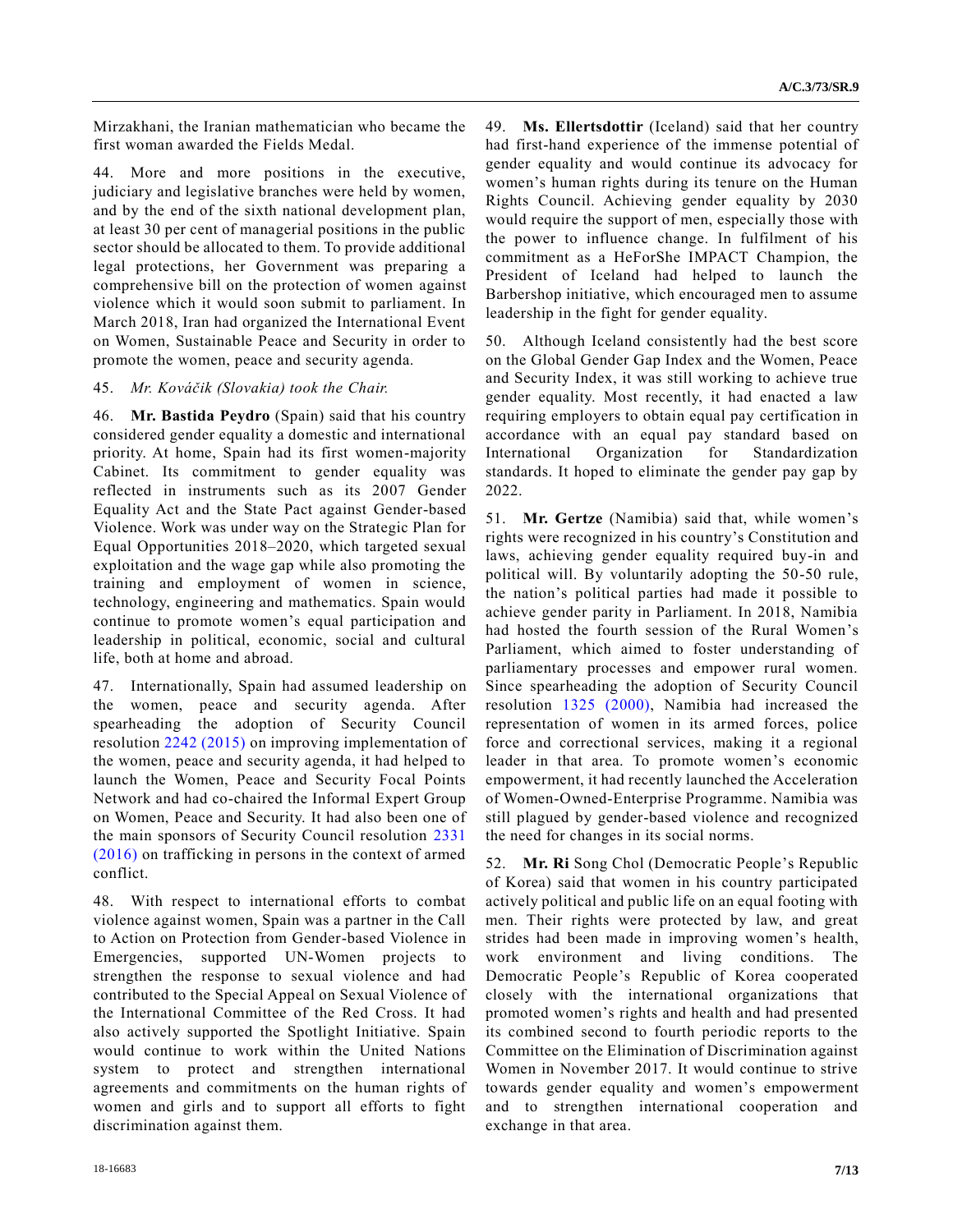53. Recalling that Japan continued to refuse to accept legal responsibility for the sexual enslavement of more than 200,000 Korean women during the Second World War, he called on that country to recognize its past crimes against humanity officially, apologize for them and provide sincere compensation.

54. He also called for the immediate repatriation of the 12 women abducted from the Democratic Republic of Korea by the Republic of Korea, including Ms. Kim Ryon Hui, and for publication of the investigation results, in the spirit of the Panmunjom Declaration on Peace, Prosperity and Reunification of the Korean Peninsula and the Pyongyang Joint Declaration of September 2018.

55. **Mr. Park** Chull-Joo (Republic of Korea) said that his delegation welcomed the Secretary-General's zerotolerance policy on sexual exploitation, abuse and harassment in the United Nations system and would continue to support efforts to enhance institutional responses. The Republic of Korea was implementing its second plan for gender equality policies, which focused on promoting gender equality awareness, closing gender gaps in the workplace and ending violence against women. It was also implementing a plan to improve women's representation in the public sector, which had resulted in a steady growth in the number of women in public employment and increased support for women who had interrupted their careers.

56. Mindful of the painful experience of the Korean "comfort women", the Republic of Korea had recently launched the Action with Women and Peace initiative, which would roll out development cooperation projects to address the needs of women and girls who had survived sexual violence in conflict and post-conflict situations, in close cooperation with UNICEF and UNFPA. It also planned to hold an annual international conference devoted to the women, peace and security agenda.

57. **Ms. Myint** (Myanmar) said that her country was implementing a national strategic plan for the advancement of women and working with women's organizations to strengthen the role of women in society. Since 2012, the Government had been implementing a World Bank rural development project that benefited the country's many rural women. To leverage technology to empower women, it had launched the iWoman and SMART Myanmar mobile phone apps. The Government had also recently submitted a law on violence against women to parliament, and it had been conducting awareness-raising workshops on gender-based violence across the country.

58. Myanmar cooperated actively with the Association of Southeast Asian Nations (ASEAN) Committee on Women and the ASEAN Commission on the Promotion and Protection of the Rights of Women and Children, as well as with the relevant United Nations agencies. In addition, her Government had established an independent commission of enquiry to investigate all violations of human rights committed in Rakhine State since the terrorist attack by the Arakan Rohingya Salvation Army in October 2016, including sexual violence. In that connection, it was currently involved in coordinating a joint communiqué with the Office of the Special Representative of the Secretary-General on Sexual Violence in Conflict.

59. Trafficking in persons, particularly women and girls, was of special concern to Myanmar, which was working closely alongside the relevant United Nations agencies and regional and international partners to combat that scourge. The Anti Trafficking in Persons Law of 2015 was being reviewed and amended to meet current challenges, and the Government was implementing its third five-year plan against human trafficking and people smuggling. It also operated reintegration and rehabilitation programmes for trafficked persons.

#### 60. *Mr. Saikal (Afghanistan) resumed the Chair.*

61. **Mr. Panayotov** (Bulgaria) said that his country had identified gender equality as a priority of its candidature for membership of the Human Rights Council. In its own domestic polices, his Government paid special attention to improving women's participation in the labour market, reducing the genderbased differences in wages and income, fostering gender equality in decision-making processes and changing gender stereotypes. It actively promoted women's empowerment through education and was implementing numerous strategies and plans to encourage their participation in leadership, including targeted funding and measures to ensure equal treatment and equal pay for equal work. In its *Gender Gap Report 2017*, the World Economic Forum had ranked Bulgaria eighteenth among the 144 countries benchmarked.

62. **Ms. Ahmed** (Sudan) said that the Sudanese Constitution guaranteed gender equality in public life. Women in the Sudan enjoyed equal pay for equal work as well as all economic, social, cultural, civil and political rights. The Sudan had strengthened its legislation on violence against women, adopted a national strategy to eradicate gender-based violence, and had created a specialized unit to combat violence against women and girls and a police unit for the protection of families and children. It was also creating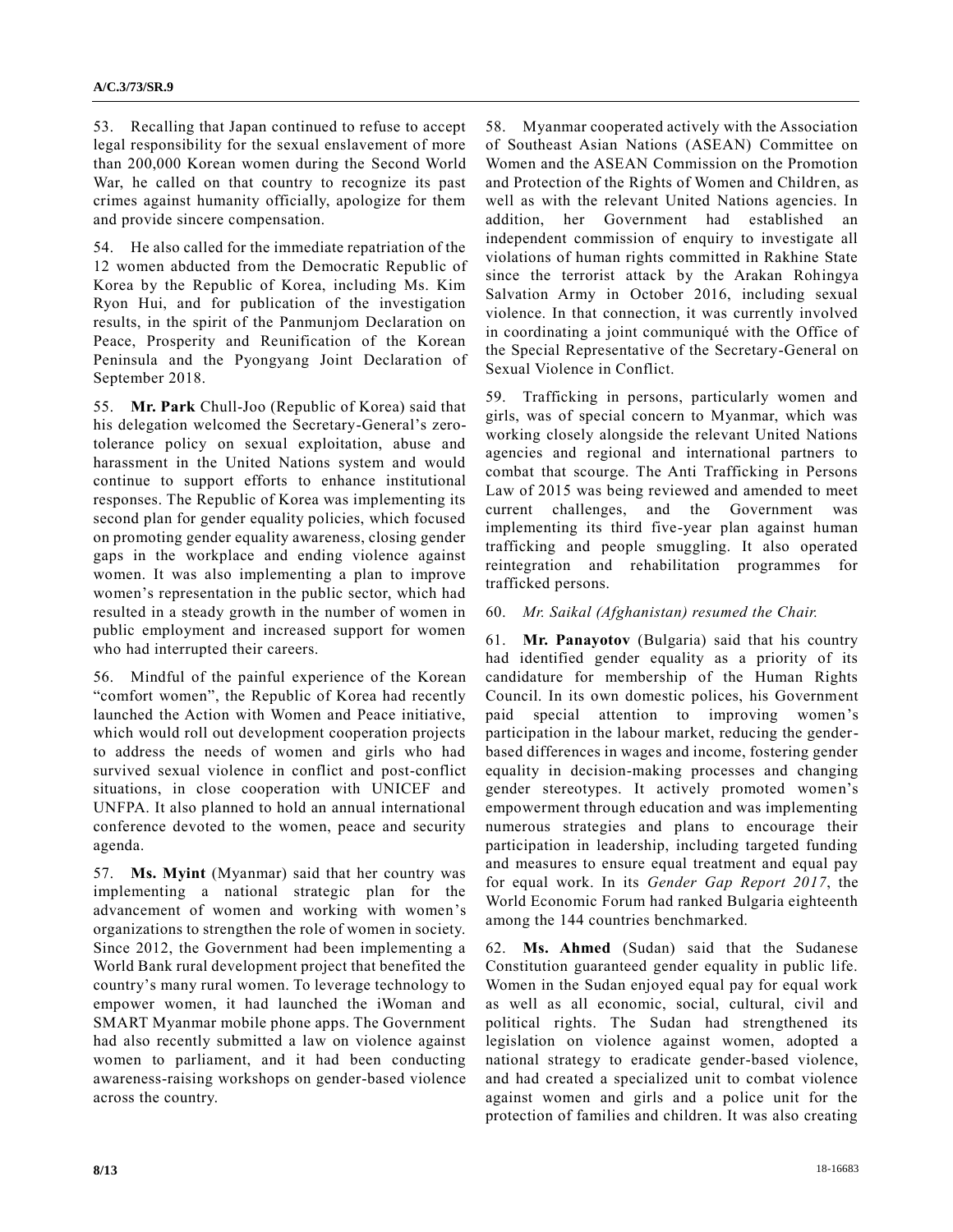a database on violence against women to enhance national efforts to combat that phenomenon.

63. The Sudan had adopted a law in 2014 to combat trafficking in persons, particularly women and girls, and the Government had conducted a national awarenessraising campaign to eliminate female genital mutilation, which had successfully reduced the prevalence of that practice in all parts of the country. It had also established a unit within the North Sudan Disarmament, Demobilization and Reintegration Commission to support women in areas affected by conflict. Furthermore, in collaboration with relevant United Nations agencies, the Sudan Advisory Council for Human Rights in Darfur was seeking to combat early marriage, sexual violence and sexual harassment in that region and was promoting implementation of the World Health Organization guidelines for medico-legal care for victims of sexual violence. To that end, specialized training was being provided to medical personnel to help them provide appropriate assistance to victims of sexual violence. Courses on violence against women had also been held for police officers and military personnel.

64. Migration, poverty, armed conflict and certain traditional practices continued to impede the advancement of women in the Sudan and it was critical that, when drawing up plans and strategies to support Sudanese women and girls, international stakeholders adopted a comprehensive approach that took all those issues into consideration. The Sudan would continue its constructive engagement with the international community, relevant United Nations agencies and the Special Representative on Sexual Violence in Conflict, who had visited the country in February 2018, to further strengthen its efforts to combat violence against women and girls and ensure that their rights were fully upheld.

65. **Ms. Nguyen** Lien Huong (Viet Nam) said that Viet Nam was committed to promoting women's participation in politics, government and economic and social development at the national, regional and international levels. Domestically, it was implementing a national action programme on gender equality for the period 2016–2020, and it had recently launched a scheme to support women's business start-ups. Furthermore, since 2016, it had organized an annual action month on promoting gender equality and preventing violence against women and girls from 15 November to 15 December. She was grateful to the United Nations for its cooperation and support in implementing the One Strategic Plan 2017–2021, which gave priority to addressing all forms of discrimination and violence against women and girls.

66. In 2017, Viet Nam had chaired the Asia-Pacific Economic Cooperation (APEC) Women and the Economy Forum, which had endorsed gender inclusion guidelines for APEC. It was working closely with the other member States to mainstream gender across all ASEAN plans and programmes.

67. **Mr. Sakufi-Rumongi** (Rwanda) said that gender equality and women's empowerment had been a cornerstone of national reconstruction efforts following the 1994 genocide. Having more women in public decision-making was likely to lead to policies that benefited women, children and families in general. Thus, Rwanda fully supported the Secretary-General's system-wide strategy on gender parity, which should make the United Nations more relevant and effective.

68. Owing to efforts to encourage women's participation in government, women represented 60 per cent of the Rwandan Chamber of Deputies, 45 per cent of the Cabinet and almost half of the Supreme Court. Rwanda had made significant efforts with respect to violence against women, including the establishment of one-stop centres that provided comprehensive 24-hour assistance to victims of gender-based violence. In addition, the capital city, Kigali, was a partner in the UN-Women Safe Cities programme.

69. His Government had revised the legal framework to combat trafficking in women and girls and had increased law enforcement training. Law enforcement agencies had also stepped up efforts to address human trafficking, including by increasing bilateral and multilateral ties with other law enforcement agencies, and an anti-human trafficking directorate had been established to coordinate locating and rescuing victims. Additionally, social service programmes had been instituted to identify and assist women and children at risk of trafficking. However, Rwanda continued to face challenges, which included women's limited skills and employability due to gendered roles and responsibilities, which the Government was committed to addressing.

70. **Ms. Badjie** (Gambia) said that her Government had stepped up its investment in empowering women in agriculture and the informal sector, with a particular focus on capacity-building for women entrepreneurs. In view of women's limited access to credit, a women's entrepreneurship fund would be established to provide microfinance and other forms of credit. Women and girls were the main beneficiaries of social protection interventions, which included cash transfers for poor pregnant women, family strengthening programmes and disability and health-care services. The Gambia continued to face high rates of child, early and forced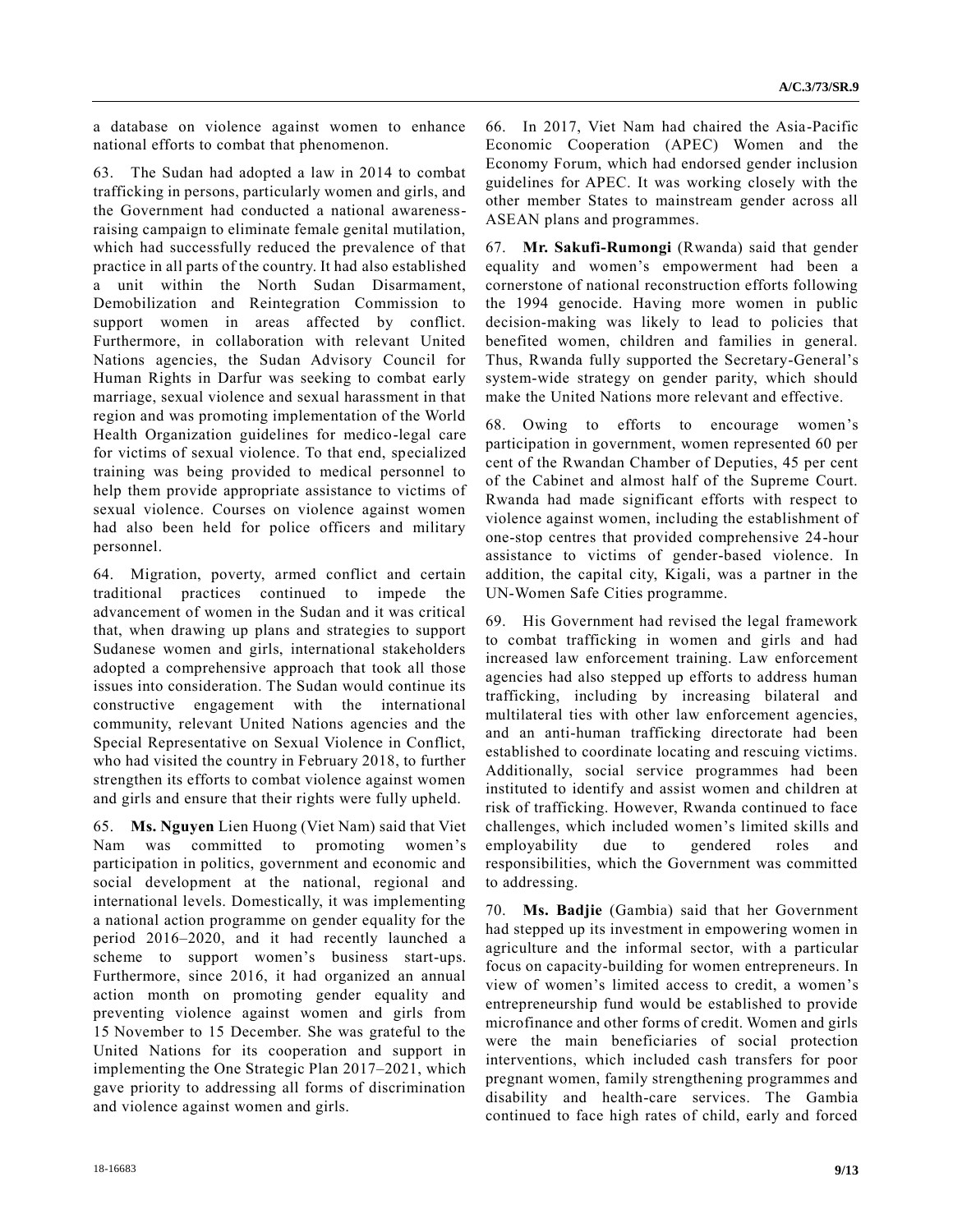marriage as well as violence against women, including female genital mutilation, which had been banned in 2015 and was punishable by a heavy fine and up to three years in prison.

71. Implementation of the National Gender Policy 2010–2020 had led to the mainstreaming of gender as a development priority, improved health-care delivery, increased participation in decision-making and reduced gender stereotyping and discrimination. The Government continued to enforce the Women's Act, which, inter alia, protected the right of women and girls to a quality education, and remained committed to aligning domestic policy with international obligations on gender equality and the empowerment of women and girls.

72. **Ms. Elmansouri** (Tunisia) said that the emancipation of Tunisian women had begun in 1956 with the promulgation of the Personal Status Code. Their rights had been strengthened in 2014 by the new Constitution, which enshrined the principle of gender equality, and by the withdrawal of Tunisian reservations to the Convention on the Elimination of All Forms of Discrimination against Women. In 2017, Tunisia had enacted a ground-breaking law on violence against women that prohibited physical, economic and psychological abuse. Since then, various measures had been taken to implement it, such as establishing shelters for victims, setting up special investigation units and teaching human rights and gender equality in schools. Furthermore, seven United Nations agencies and eight ministries were currently working on a joint programme to aid women victims of violence. Tunisia had recently established the Peer Council for Equality and had adopted a national plan for the implementation of Security Council resolution [1325 \(2000\)](https://undocs.org/S/RES/1325(2000)) on women, peace and security.

73. However, despite all of the above, Tunisian women continued to experience violence and discrimination, particularly in poor and rural areas. In response, the President had established a commission tasked with recommending reforms linked to individual freedoms and equality, with a view to ensuring equality for all, regardless of origin, religion, gender or genderorientation. The commission had issued a report that was being evaluated by all stakeholders.

74. **Mr. Arbeiter** (Canada) said that his country had not achieved gender equality and was focusing on the areas where it fell short, such as equal pay for equal work and equal opportunities for indigenous women and girls. During the seventy-third session, the Committee could strengthen its work to combat child, early and forced marriage by focusing on already married girls and the kinds of support they needed, and it could begin to tackle online discrimination and violence against women by recognizing it as hate speech. With respect to the General Assembly resolutions on women, peace and security, the challenge was to ensure their implementation. The Committee had made important progress on sexual and reproductive health and rights, and Canada would continue to work with other Member States, United Nations agencies and civil society on that priority issue.

75. **Ms. Quiel Murcia** (Panama) said that while the movements against femicide and sexual harassment and abuse had built needed support for modern legislation and institutional changes, it was important to continue to listen to the voices of all women. The approach of Panama to the advancement of women was based on economic independence and empowerment, prevention and care for teenage pregnancies, and strengthening gender-related institutions. With respect to economic independence and empowerment, her Government had two programmes to promote women's economic independence and empowerment: one targeting food security and farming and the other providing training for women entrepreneurs. In addition, Panama had established a quota for women on corporate and publicsector boards, supported the Equal Pay International Coalition and was implementing the Gender Equality Seal.

76. Panama was working to combat human trafficking through interinstitutional coordination mechanisms and awareness-raising campaigns. It was also committed to eradicating female genital mutilation.

77. **Ms. Rasheed** (Observer for the State of Palestine) said that the Israeli occupation remained the major obstacle to the advancement of Palestinian women. Five decades of violence and death had inflicted irreparable emotional damage. In six months alone, since the beginning of the Great March of Return, 180 Palestinian men, women and children had been killed and more than 17,000 had been injured.

78. Furthermore, the occupation had left Palestinian women economically disempowered. It also compromised the education of Palestinian girls, who were harassed by Israeli forces and kept from school at military checkpoints. In 2017, the schooling of almost 30,000 children had been interrupted by attacks or the threat of attacks on schools, and Israeli bombardments combined with dramatically increased settler violence had caused many parents to keep their daughters at home.

79. However, Palestinian women had shown great strength and resilience. Long active in peaceful protest,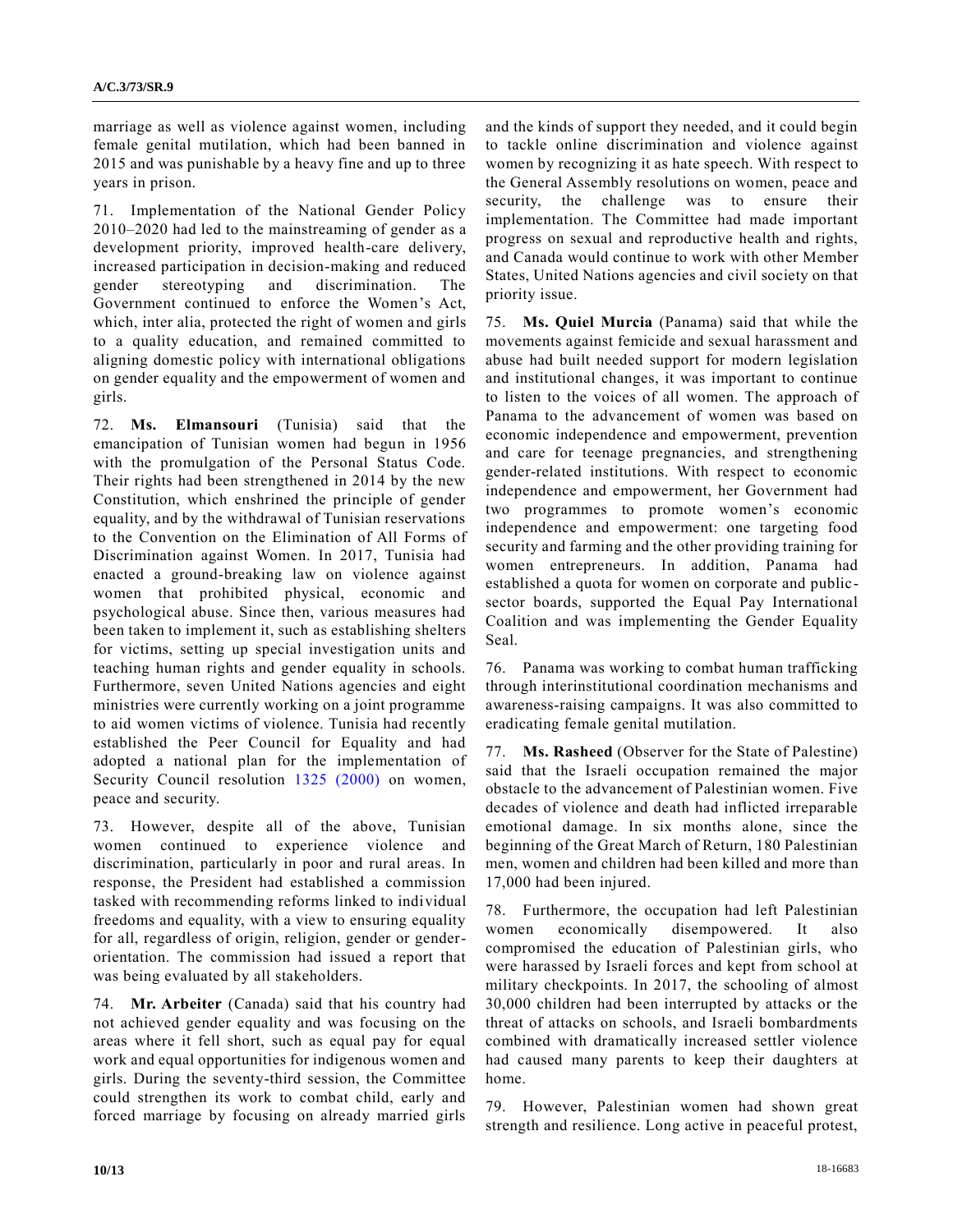they had participated in the Great March of Return on a scale not previously seen. They had also started non-governmental organizations, business associations and legal and counselling services to support one another in resisting the gender-specific effects of the occupation and to militate for gender equality, economic empowerment and freedom from discrimination. However, while they were working to claim their rights like women everywhere, their challenges continued to be exacerbated and entrenched by the occupation.

80. Her delegation once again called on the international community to hold Israel accountable for its flagrant violations of international law, to provide the Palestinian people with immediate international protection and to take the necessary steps to bring the half-century of occupation by Israel to an end.

81. **Ms. Bellout** (Algeria) said that the protection and promotion of women was a key objective for her Government, which had acceded to numerous international instruments on human rights and the rights of women. The principle of equality among citizens in terms of their rights and duties was enshrined in the Algerian Constitution, and all forms of discrimination, including on the basis of gender, were prohibited under Algerian law.

82. Without the participation of women in efforts to promote sustainable development, it would prove impossible for States to achieve any tangible progress in that area. Algeria strongly believed in the principle of equal pay for equal work and had launched numerous initiatives to promote the participation of women in national development, including a productive family scheme, a rural family scheme and a microcredit scheme that had provided microloans to over 60 per cent of women in the country. Women in Algeria comprised an increasing proportion of the national labour force, and over 50 per cent of the judiciary and of those employed in the education and health sectors. Furthermore, the authorities were obliged to promote gender parity when appointing staff to senior management positions at all public institutions.

83. To safeguard women, their property and their financial resources, all forms of violence against them, including domestic violence, sexual and verbal abuse and psychological and economic coercion or violence were prohibited under the Criminal Code. The penalties for familial neglect and sexual harassment in public places had been strengthened and a national fund established to provide support to divorced women with small children. Algeria also awarded a prize every year on 25 November, International Day for the Elimination of Violence against Women, to associations and

individuals that had made a particularly significant contribution towards ending all violence against women and girls.

84. **Mr. Onanga Ndjila** (Gabon) said that his country was a party to almost all instruments intended to improve gender equality and had made advancing the status of women a national priority. In 2007, the Government had established the Ministry of the Family and the Observatory for Women's Rights and Parity, and, in 2010, it had instituted a social protection and mandatory health insurance scheme. Since the beginning of the Gabonese Women's Decade in 2015, Parliament had passed a law establishing a 30 per cent quota for women and young candidates in parliamentary elections. At the international level, Gabon had sponsored General Assembly resolution [65/189](https://undocs.org/A/RES/65/189) establishing International Widow's Day.

### **Organization of work**

85. **The Chair** recalled that, on 2 October 2018, at the first meeting of the Committee, the delegation of Burundi had proposed that a legal opinion be sought regarding the legal basis for the inclusion of the Chair of the Commission of Inquiry on Burundi in the Committee's list of special procedure mandate holders authorized to report to the General Assembly at its seventy-third session; and the legal basis for the Commission's dialogue with the Committee in view of paragraph 22 of Human Rights Council resolution 39/14 of 28 September 2018. The Secretary of the Committee had advised that only the Committee could request such an opinion. The Committee had subsequently deferred its decision to extend invitations to the Chair of the Commission of Inquiry on Burundi and to the Independent Expert on the situation of human rights in Somalia. On 4 October 2018, the Permanent Mission of Burundi had transmitted to the Chair of the Committee the text of its request for a legal opinion, which had subsequently been circulated to delegations on 5 October 2018.

86. **Mr. Charwath** (Austria), speaking on behalf of the European Union, said that Human Rights Council resolution 36/19 requested the Commission of Inquiry on Burundi to present the final report during an interactive dialogue at the seventy-third session of the General Assembly; Human Rights Council resolution 39/14 did not nullify that request. The Committee could not pick and choose which requests to respect and which to set aside. While the European Union and its member States would not formally object to the request for a legal opinion, they regretted that it would further delay the invitation and therefore requested that the opinion be delivered as expeditiously as possible.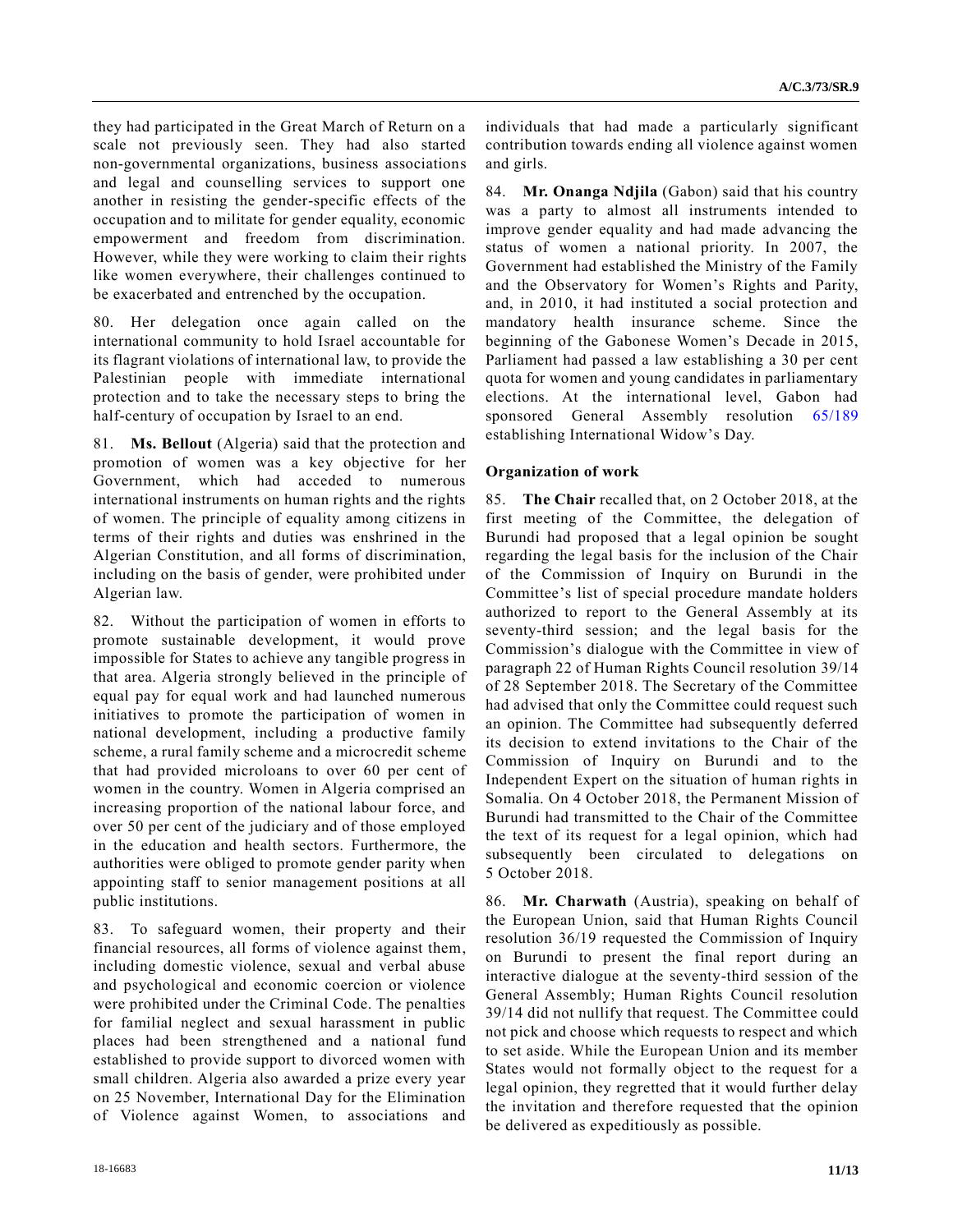87. **Ms. Abdelkawy** (Egypt), supported by **Mr. Abdahhak** (Syrian Arab Republic), said that any formal request from a Member State to the Secretariat for a legal opinion or for further information should be respected and processed as soon as it was received, without the need for Committee approval or consideration. It was the prerogative and duty of the Chair to guarantee that requests and concerns expressed by Member States were addressed, and the Secretariat must provide the necessary information before consideration of the matter in the Committee. Failure to do so could be perceived as infringing on the right of Member States to request information or clarification from the Secretariat. The Chair should therefore forward the request immediately to the Office of Legal Affairs.

88. **Mr. Sparber** (Liechtenstein), speaking also on behalf of Australia, Canada, Iceland, New Zealand, Norway and Switzerland, said that although all Member States had the right to seek a legal opinion from the Office of Legal Affairs, there was no need for a formal request in the situation at hand. There was no legal reason why the Chair of the Commission of Inquiry on Burundi should be excluded from the interactive dialogues with the Committee. The Secretary had explained the legal basis for the selected list of special procedure mandate holders and other experts scheduled to make presentations to the Third Committee at the seventy-third session of the General Assembly. Their respective delegations appreciated the interactive discussions with the mandate holders and saw no reason for questioning that practice.

89. **Ms. Moutchou** (Morocco) said that her delegation wished to know why the interactive dialogue with the Chair of the Commission of Inquiry on Burundi had not been included in the initial list of mandate holders. She asked whether there was a clear rule that obliged the Committee as a whole to approve the sending of a request for a legal opinion, and whether a country had the right to do so individually.

90. **Ms. Korac** (United States of America) said that her delegation did not believe there was a basis for seeking a legal opinion, particularly by one Member State. According to the rules of procedure, any legal opinion must be sought by the Committee as a whole and not by a single Member State from the floor of the Committee.

91. **Mr. Shingiro** (Burundi) said that, at the current time, the Committee only needed to discuss the text before it, as the issue of the request had already been discussed at a previous meeting. Given that the legitimate right of Burundi to request a legal opinion had been settled, the request should be sent and all delegations must abide by the opinion delivered.

92. **Mr. Kashaev** (Russian Federation) said that his delegation fully supported the request of Burundi, as States had the right to request an opinion from the Office of Legal Affairs. Given the various interpretations of the relevant Human Rights Council resolution, clarification should be sought.

93. **Mr. Castillo Santana** (Cuba) said that his delegation supported the request of the delegation of Burundi. Firstly, there should be no confusion between a request made to the International Court of Justice, which required plenary approval, and a request for a legal opinion from the Office of Legal Affairs. Burundi had every right to make such a request without the intervention of other delegations and it was the responsibility of the Secretariat to carry out that request.

94. **Mr. Shi** Yuefeng (China) said that his delegation believed that Burundi was entitled to request a legal opinion from the Office of Legal Affairs.

95. **Mr. Khane** (Secretary of the Committee) said that any Member State could request a legal opinion, but the decision to transmit that request to the Office of the Legal Counsel must be undertaken the Committee or another intergovernmental body. Any request for a legal opinion from a United Nations intergovernmental body must be the result of a decision, not necessarily by consensus, by the requesting body. He disagreed with the assertions of certain delegations that it was the prerogative of any Member State to request a legal opinion. While it was true that any delegation could send a request, that request would only have effect if the relevant intergovernmental body had agreed thereto, either through consensus or pursuant to a vote.

96. **Ms. Korac** (United States of America) asked whether the decision to request a legal opinion would be unanimously adopted if her delegation did not request a recorded vote.

97. **Mr. Khane** (Secretary of the Committee) said that absent a formal request for a vote, he presumed that the Committee would adopt the motion by consensus.

98. **Ms. Korac** (United States of America) said that, in that case, her delegation wished to request a vote on the decision to request a legal opinion.

99. **Mr. Khashaan** (Saudi Arabia) said that his delegation supported the request made by Burundi. The Committee should seize the opportunity to enhance cooperation on human rights issues and implement the principle of transparency.